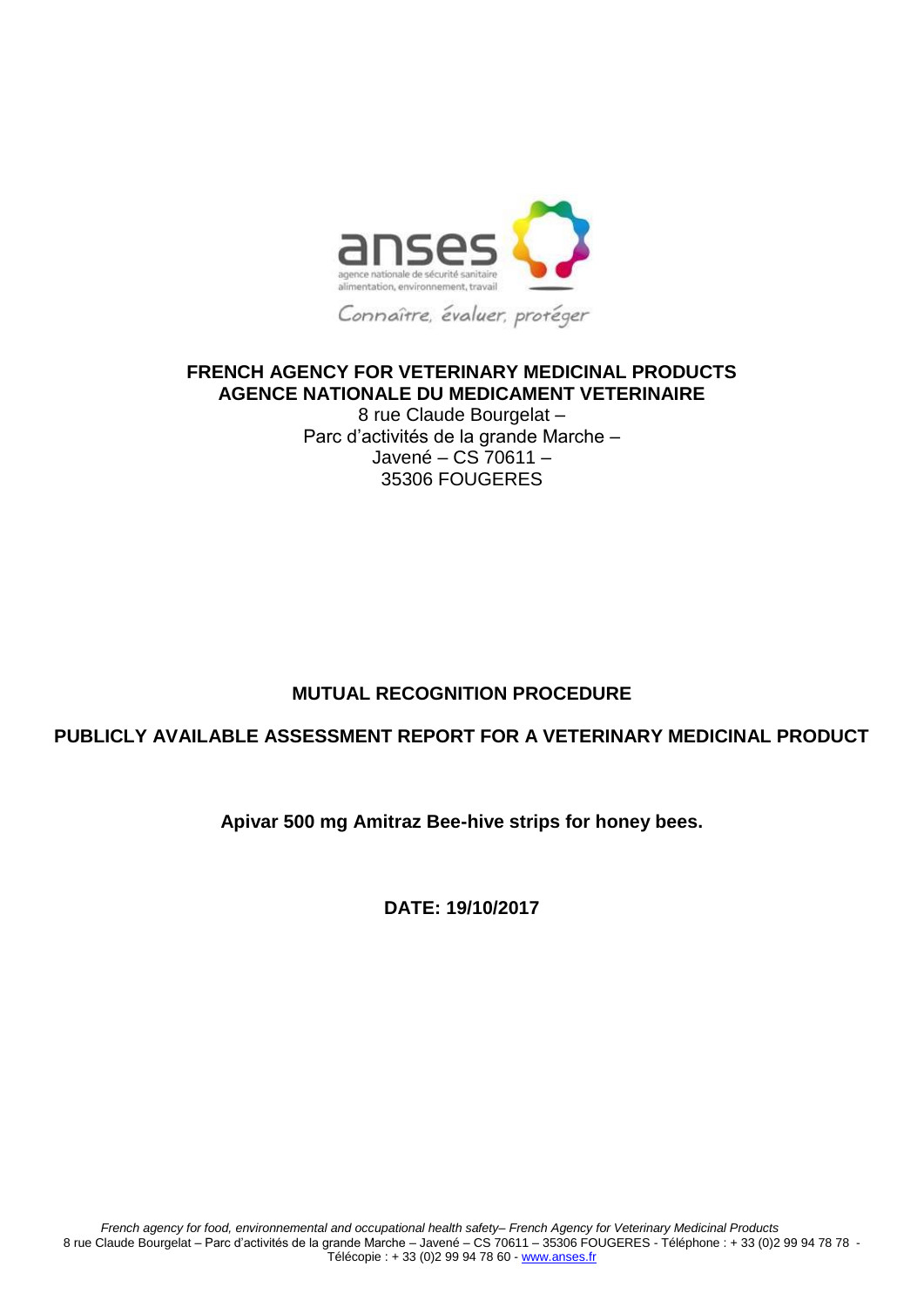## **PRODUCT SUMMARY**

| EU Procedure number                       | FR/V/0319/001/MR                                                                                                                         |  |  |  |
|-------------------------------------------|------------------------------------------------------------------------------------------------------------------------------------------|--|--|--|
| Name, strength and<br>pharmaceutical form | APIVAR 500 mg Amitraz Bee-hive strips for<br>honey bees [AT, BG, CY, DE, EL, FR, HU, LT]<br>APIVAR 500 mg Bee-hive strips for honey bees |  |  |  |
|                                           | [HR, IE, UK]                                                                                                                             |  |  |  |
|                                           | APIVAR [DK]                                                                                                                              |  |  |  |
|                                           | APIVAR vet 500 mg Bee-hive strips [SE]                                                                                                   |  |  |  |
| Applicant                                 | <b>VETO PHARMA</b>                                                                                                                       |  |  |  |
|                                           | 12-14 avenue du Québec - Z.A. Courtaboeuf                                                                                                |  |  |  |
|                                           | 91140 VILLEBON-SUR-YVETTE                                                                                                                |  |  |  |
|                                           | <b>FRANCE</b>                                                                                                                            |  |  |  |
| Active substance(s)                       | Amitraz                                                                                                                                  |  |  |  |
| ATC Vetcode                               | QP53AD01                                                                                                                                 |  |  |  |
| Target species                            | Honey bees                                                                                                                               |  |  |  |
| Indication for use                        | Treatment of varroosis due to Varroa destructor<br>sensitive to amitraz in honey bees                                                    |  |  |  |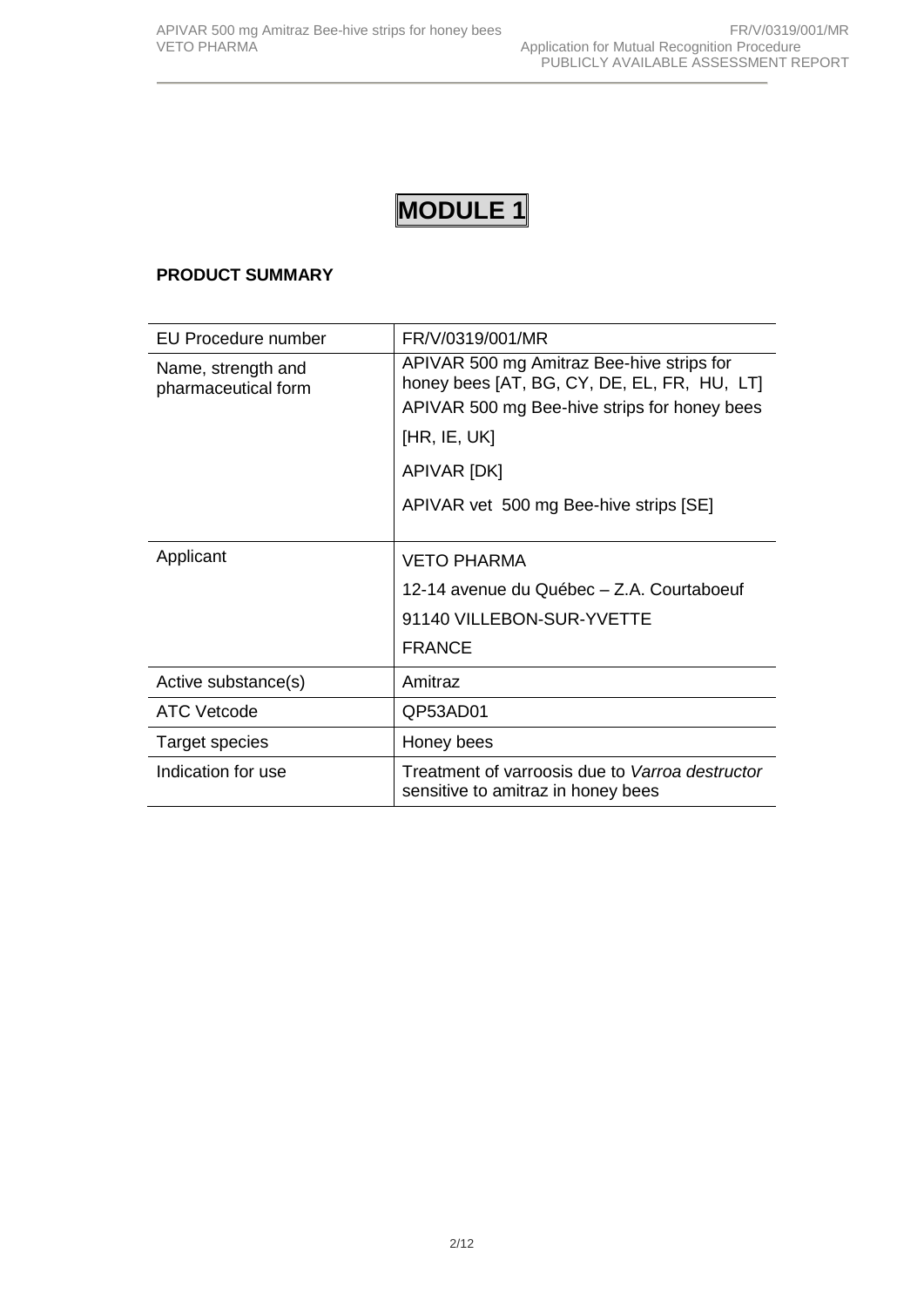The Summary of Product Characteristics (SPC) for this product is available on the website <http://www.anmv.anses.fr/>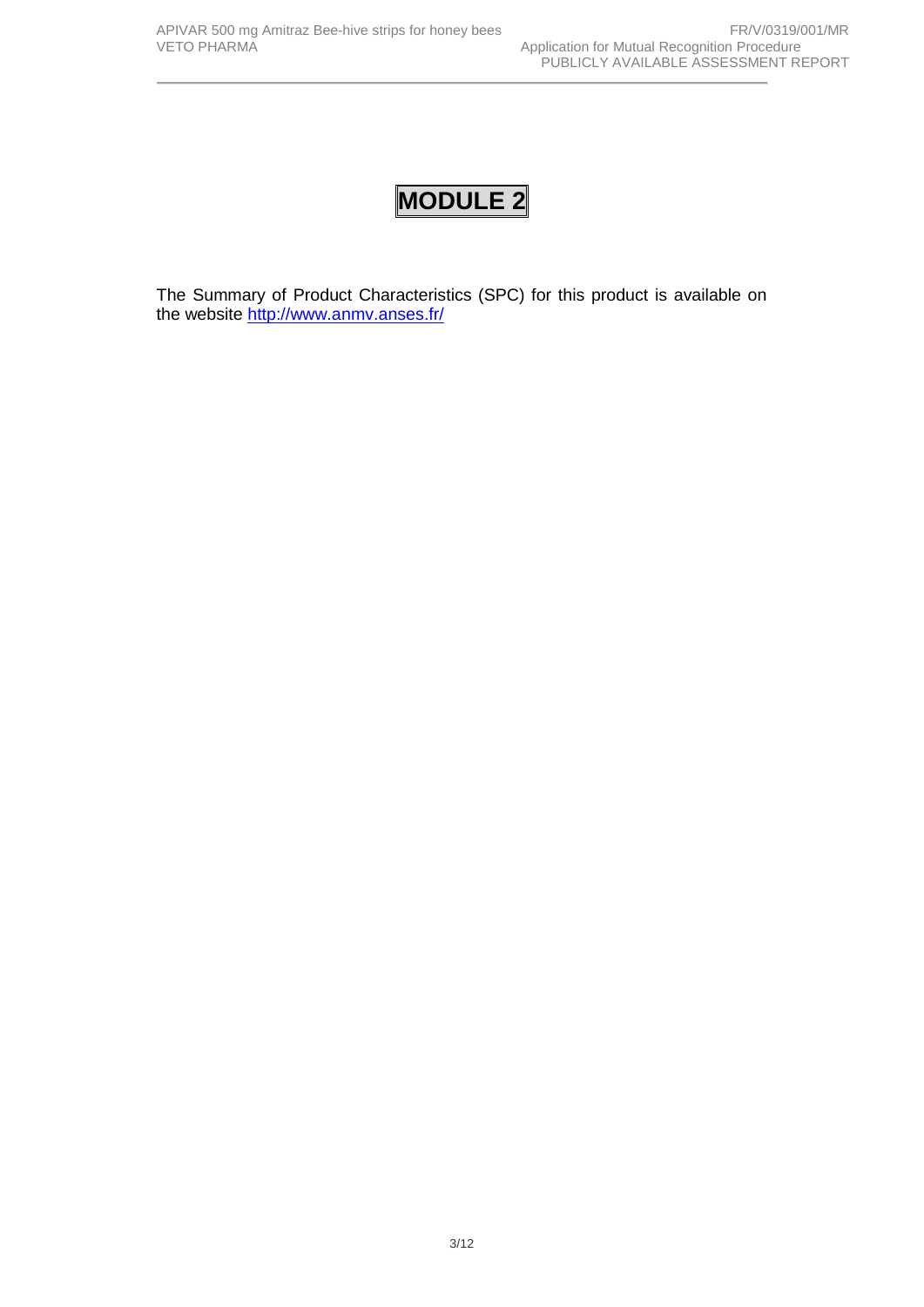# **PUBLIC ASSESSMENT REPORT**

| Legal basis of original                                                      | application in accordance with Article 13(a) of |
|------------------------------------------------------------------------------|-------------------------------------------------|
| application                                                                  | Directive 2001/82/EC as amended.                |
| Date of completion of the<br>original mutual recognition<br>procedure        | 26/07/2017                                      |
| Date product first authorised<br>in the Reference Member<br>State (MRP only) | 21/04/1995                                      |
| <b>Concerned Member States for</b>                                           | AT, BG, CY, DE, DK, EL, HR, HU, IE, LT, SE,     |
| original procedure                                                           | UK.                                             |

## **I. SCIENTIFIC OVERVIEW**

The product is produced and controlled using validated methods and tests, which ensure the consistency of the product released on the market.

It has been shown that the product can be safely used in the target species; the slight reactions observed are indicated in the SPC.

The product is safe for the user, the consumer of foodstuffs from treated animals and for the environment, when used as recommended. Suitable warnings and precautions are indicated in the SPC.

The efficacy of the product was demonstrated according to the claims made in the SPC.

The overall risk/benefit analysis is in favour of granting a marketing authorisation.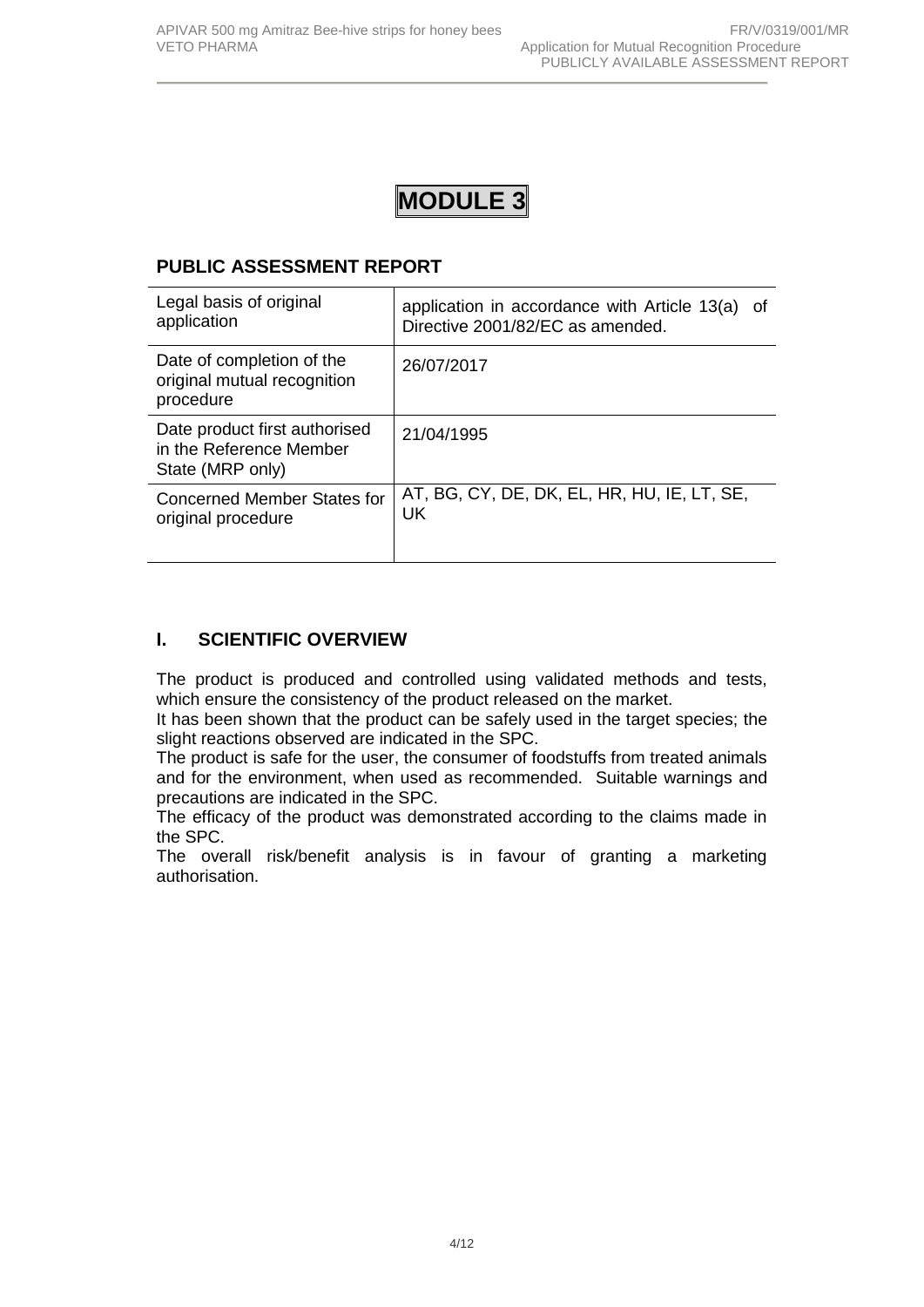# **II. QUALITY ASPECTS**

## *A. Composition*

The product contains 0,5 g of amitraz and ethylene vinyl acetate as excipient. The packaging of the finished product is as described on the SPC. The particulars of the containers and controls performed are provided and conform to the regulation.

The product is an established pharmaceutical form and its development is adequately described in accordance with the relevant European guidelines.

## *B. Method of Preparation of the Product*

The product is manufactured fully in accordance with the principles of good manufacturing practice from a licensed manufacturing site*.*

Process validation data on the product have been presented in accordance with the relevant European guidelines.

## *C. Control of Starting Materials*

The active substance is amitraz, an established active substance described in the British Veterinary Pharmacopoeia. The active substance is manufactured in accordance with the principles of good manufacturing practice.

The active substance specification is considered adequate to control the quality of the material. Batch analytical data demonstrating compliance with this specification have been provided.

#### *D. Specific Measures concerning the Prevention of the Transmission of Animal Spongiform Encephalopathies*

There are no substances within the scope of the TSE Guideline present or used in the manufacture of this product*.*

## *E. Control on intermediate products*

Not applicable.

## *F. Control Tests on the Finished Product*

The finished product specification controls the relevant parameters for the pharmaceutical form. The tests in the specification, and their limits, have been justified and are considered appropriate to adequately control the quality of the product.

Satisfactory validation data for the analytical methods have been provided.

Batch analytical data from the proposed production site have been provided demonstrating compliance with the specification.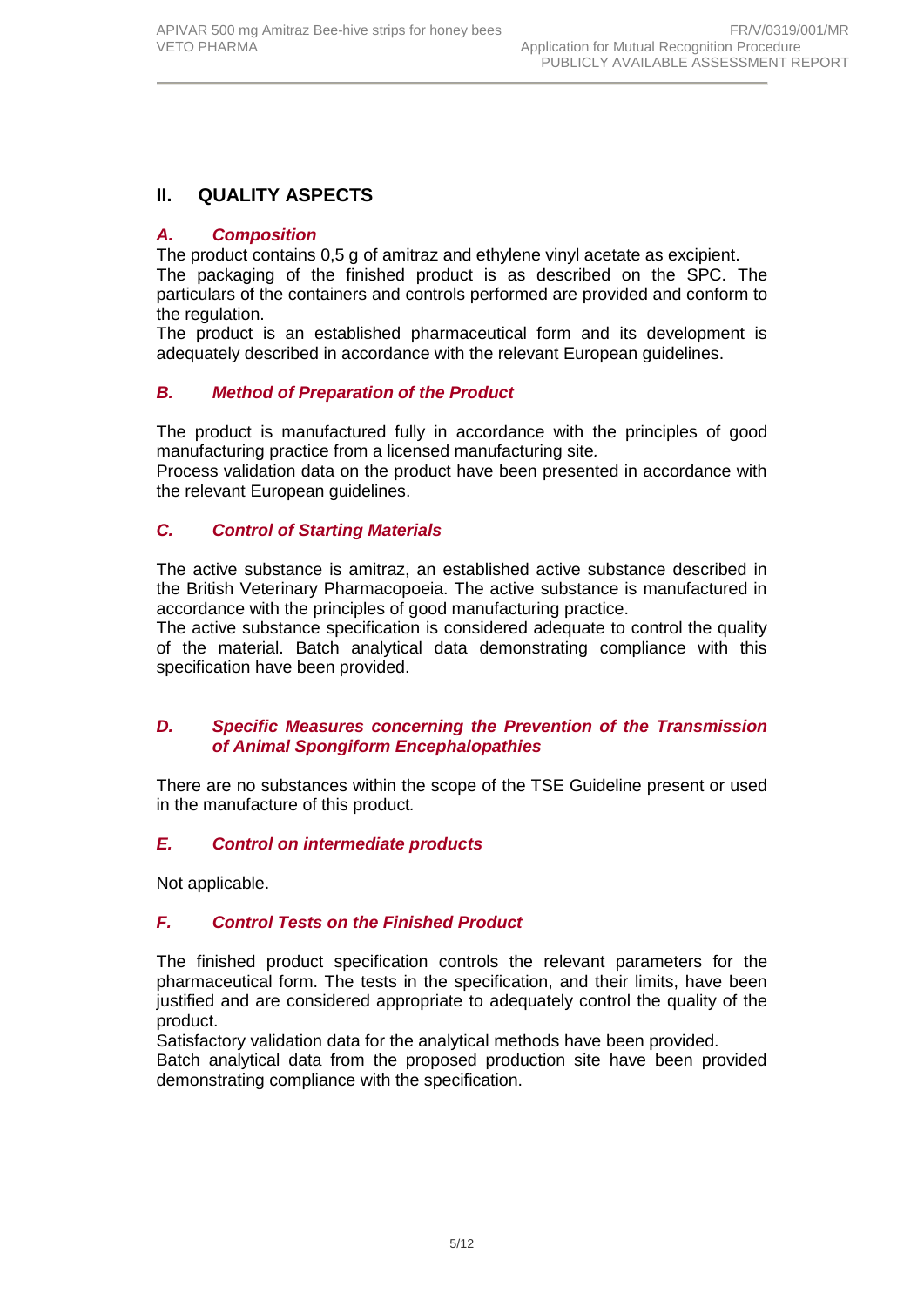### *G. Stability*

Stability data on the active substance have been provided in accordance with applicable European guidelines, demonstrating the stability of the active substance when stored under the approved conditions.

Stability data on the finished product have been provided in accordance with applicable European guidelines, demonstrating the stability of the product throughout its shelf life when stored under the approved conditions.

#### *H. Genetically Modified Organisms*

Not applicable.

## **III. SAFETY AND RESIDUES ASSESSMENT (PHARMACO-TOXICOLOGICAL)**

#### *III.A Safety Testing*

#### *Pharmacological Studies*

The applicant has provided bibliographical data which show that amitraz is a formamidine acaricide that acts as an agonist on octopamine receptors causing an over-stimulation of octopaminergic synapses in acari, resulting in tremors, convulsions, detachment and death of the parasite.

Amitraz is delivered at the surface of the strips and acts by contact with bees. The pharmacokinetics of amitraz in bees is unknown.

#### *Toxicological Studies*

The toxicological profile of amitraz was assessed by the CVMP, JMPR and EPA and the applicant has provided bibliographical data and conducted an oral extended one-generation reproduction study in rats.

The acute toxicity of amitraz and its metabolites is moderate to low in laboratory species.

Repeated dose toxicity studies in laboratory species showed that the dog was the most sensitive species,

In all cases, the principal sign of toxicity was CNS depression.

In oral reproduction studies with rats, mice and rabbits, amitraz interacted with sexual hormone storage and led to a longer cycle length prolonged estrus, diestrus and proestrus periods and had adverse effects in fertility of male mice.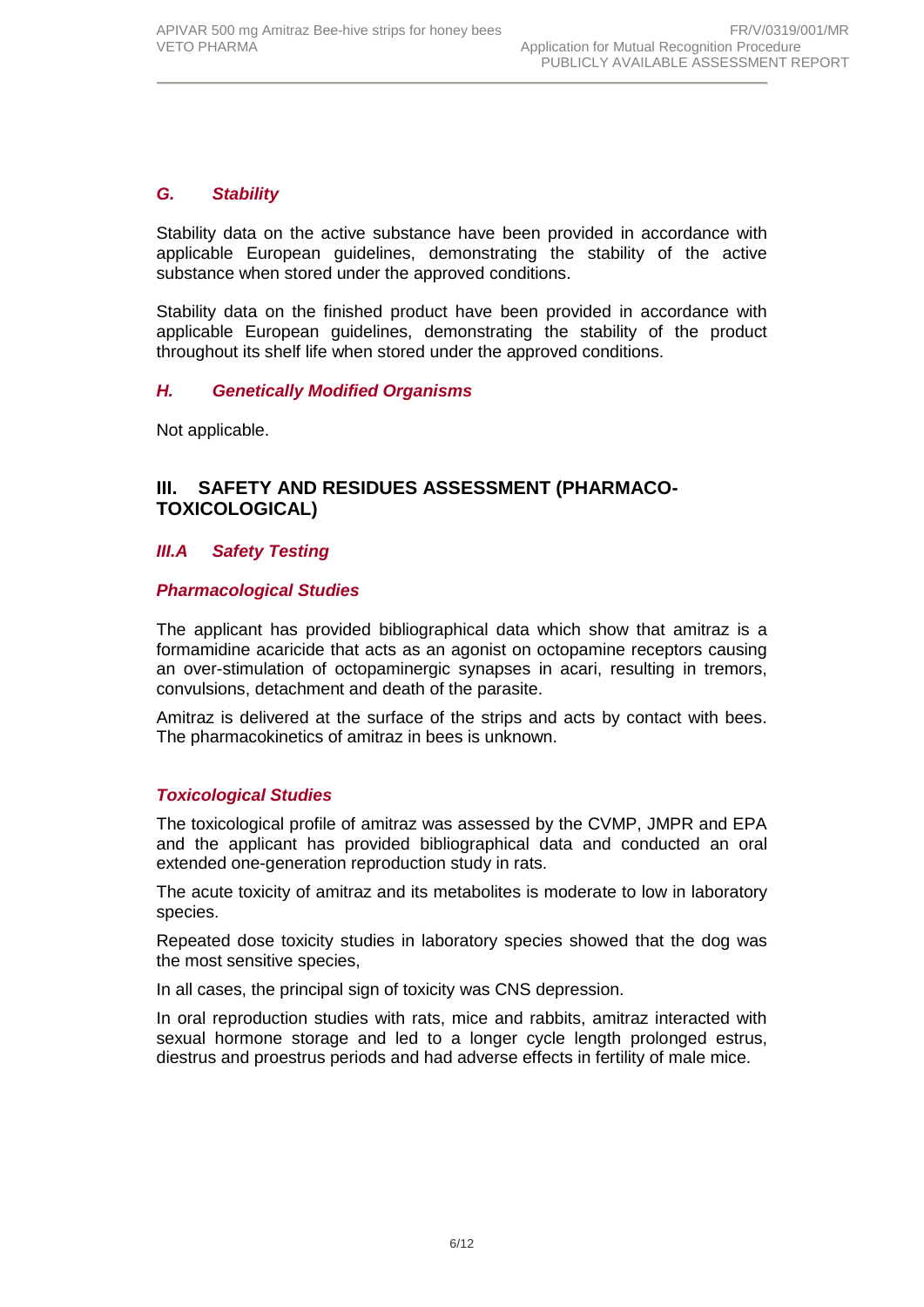In a GLP oral extended one-generation toxicity study is rats conducted by the applicant, no effects on reproductive performance and no neurological signs were shown in F0 and F1 generations up to the highest tested dose of 7.5 mg/kg.

Amitraz and its metabolites did not show any genotoxic potential.

Bibliographic carcinogenic data with amitraz showed an increase in incidence of lymphoreticular tumours or of hepatocellular carcinoma in female mice only.

No carcinogenicity was reported when rats received orally 10-13 mg amitraz/kg/day for 2 years.

Hence, the increased incidence of hepatocellular and lymphoreticular tumours in female mice was not considered to be significant to human health.

#### *Other Studies*

In GLP studies, amitraz was not irritating for the skin and eyes of rabbits. Amitraz had no sensitising properties but induced a delayed hypersensitivity after topic or intradermal application.

In a GLP study, amitraz did not impair the immune system of rats when orally administered up to 8 mg/kg.

Neurotoxicity data showed that amitraz decreased the motor activity at low doses (1 mg/kg) and affected the visual evoked potential at intermediate (50 mg/kg) and high doses.

#### *Observations in Humans*

Amitraz is not used as human medicines. However, the applicant has provided bibliographical data on pharmacological/pharmacokinetic in human. Main adverse effects after ingestion are transient and reversible and consisted principally in moderate to severe CNS depression. After dermal contact, erythematous rash was observed. After inhalation of vapours, erythematous rash on face, conjunctival and upper respiratory irritation may occur.

An ADI of 0.0003 mg/kg was established by EMA. This is similar to the ADI determined by JMPR.

#### *User Safety*

The applicant has provided a user safety assessment in compliance with the relevant guideline which shows that, considering the low margins of exposure, a risk exists in the case of oral ingestion or ocular contact.

However, warnings and precautions as listed on the product literature are adequate to ensure safety to users of the product.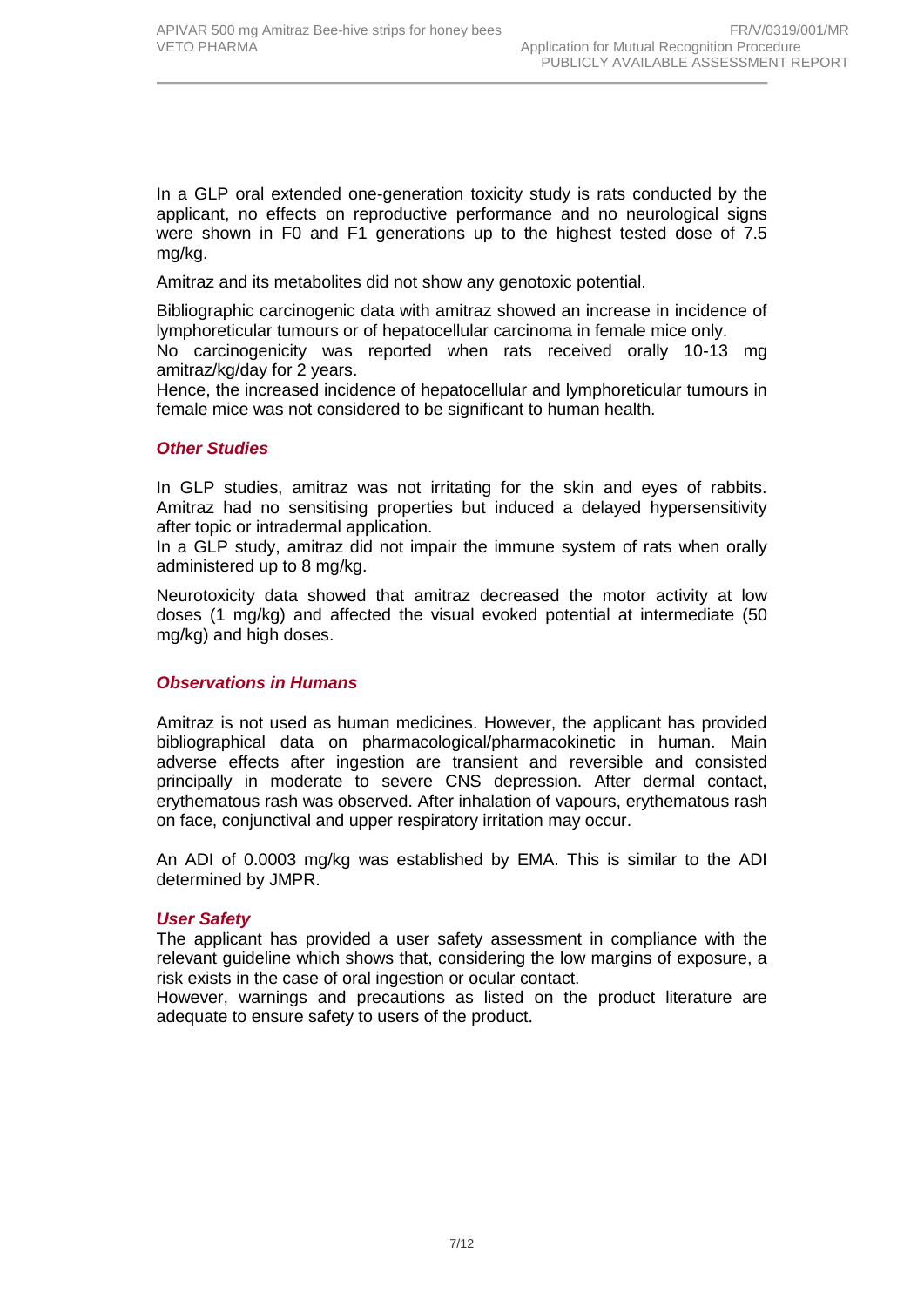#### *Environmental Risk Assessment*

A Phase I environmental risk assessment (ERA) was provided according to the CVMP/VICH topic GL6. According to the respective decision tree the assessment can stop in Phase I.

However, as amitraz may be harmful for aquatic organisms, an appropriate disposal advice is included in the SPC and package leaflet.

#### *III.B Residues documentation*

#### *Residue Studies*

Residue depletion studies using the final formulation have been conducted in honey bees, propolis, wax and pollen. Samples were taken from honey products at several time points.

#### *MRLs*

The active substance, amitraz, is included in table 1 of the MRL regulation 37/2010, as follows,

| <b>Marker</b><br>residue | Animal<br><b>Species</b> | <b>MRL</b>     | <b>Target</b><br>Tissues | <b>Therapeutic</b><br><b>Classification</b> | <b>Regulation</b> |
|--------------------------|--------------------------|----------------|--------------------------|---------------------------------------------|-------------------|
| Sum of                   | <b>Bovine</b>            | $200 \mu g/kg$ | Fat                      | Antiparasitic                               | 37/2010 of        |
| amitraz                  |                          | $200 \mu g/kg$ | Liver                    | agents/ Agents                              | 22.12.2009        |
| and all                  |                          | $200 \mu g/kg$ | Kidney                   | against                                     |                   |
| metabolite               |                          | $10 \mu g/kg$  | <b>Milk</b>              | ectoparasites                               |                   |
| S                        | Ovine                    | $400 \mu g/kg$ | Fat                      |                                             |                   |
| containing               |                          | 100 µg/kg      | Liver                    |                                             |                   |
| the 2,4-                 |                          | $200 \mu g/kg$ | Kidney                   |                                             |                   |
| <b>DMA</b>               |                          | $10 \mu g/kg$  | <b>Milk</b>              |                                             |                   |
| moiety,                  | Caprine                  | $200 \mu g/kg$ | Fat                      |                                             |                   |
| expressed                |                          | $100 \mu g/kg$ | Liver                    |                                             |                   |
| as amitraz               |                          | $200 \mu g/kg$ | Kidney                   |                                             |                   |
|                          |                          | $10 \mu g/kg$  | <b>Milk</b>              |                                             |                   |
|                          | Porcine                  | $400 \mu g/kg$ | Skin +                   |                                             |                   |
|                          |                          | $200 \mu g/kg$ | fat                      |                                             |                   |
|                          |                          | $200 \mu g/kg$ | Liver                    |                                             |                   |
|                          |                          |                | Kidneys                  |                                             |                   |
|                          | <b>Bees</b>              | $200 \mu g/kg$ | <b>Honey</b>             |                                             |                   |

The MRL status of excipients of the product APIVAR is indicated in the following table.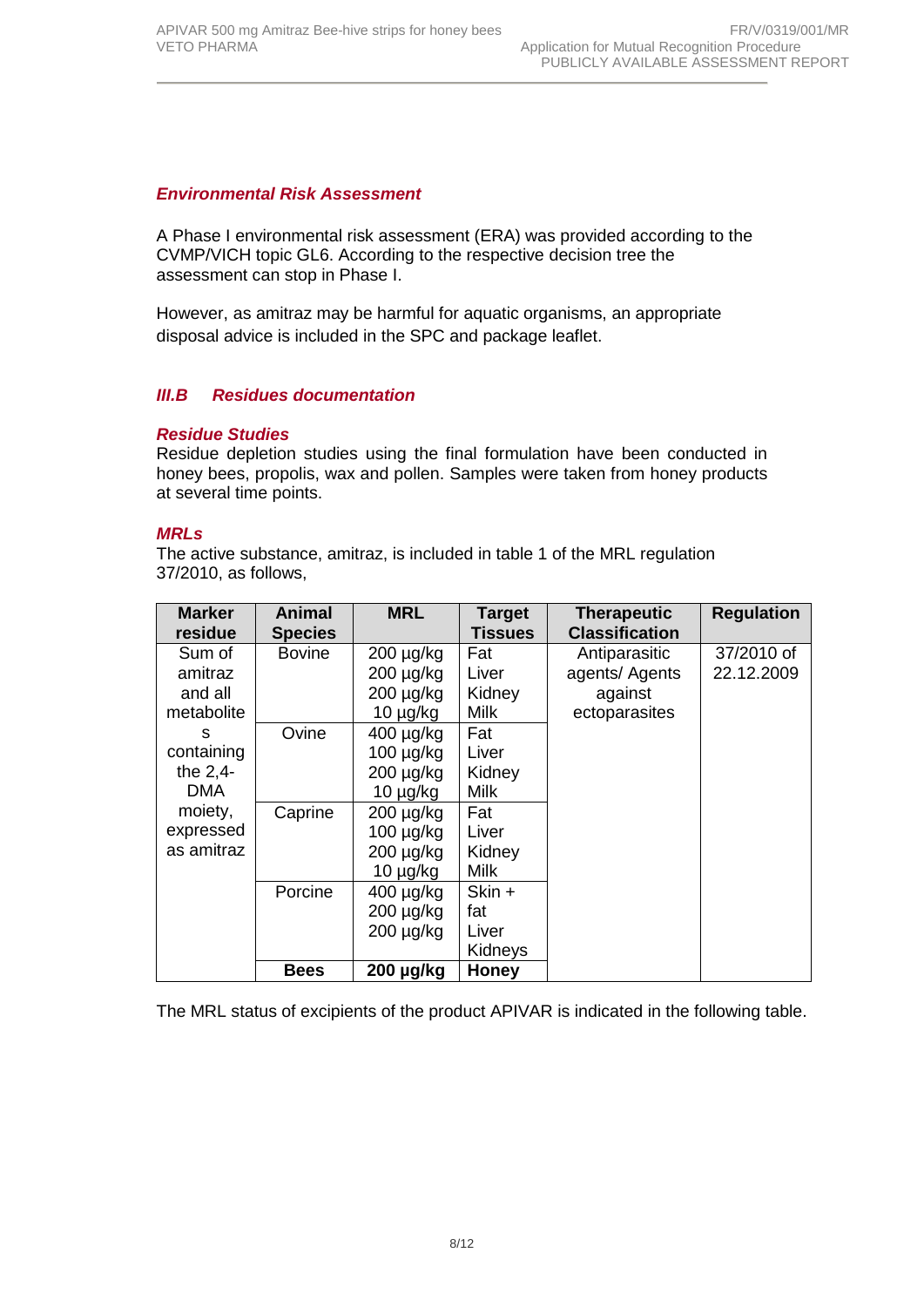| <b>Excipient</b> |  |  |  | <b>MRL status</b> |          |  |  |  |                                                                     |
|------------------|--|--|--|-------------------|----------|--|--|--|---------------------------------------------------------------------|
|                  |  |  |  |                   |          |  |  |  | Copolymer of ethylene and vinyl Out of scope as Poly(ethylene-vinyl |
| lacetate         |  |  |  |                   | acetate) |  |  |  |                                                                     |

The composition of the product APIVAR is acceptable according to the European Regulation 470/2009.

#### *Withdrawal Periods*

Based on the data provided above, a withdrawal period of zero days is justified with the following recommendations:

Do not use during honey flow. Do not extract honey from the brood chamber. Do not harvest honey when the treatment is in place. Brood combs should be replaced with new foundation at least every three years. Do not recycle brood frames as honey frames.

# **IV. CLINICAL ASSESSMENT (EFFICACY)**

## *Tolerance in the Target Species of Animals*

The tolerance of amitraz and of the product was assessed in several studies: These studies showed:

- the absence of impact on bees' mortality, on development of hives and on hive production up to 3 times the recommended dose applied for up to 10 weeks;
- the absence of adverse effects after exposure to up to 4 strips of APIVAR (twice the recommended dose) for 6 weeks;
- a tendency to colonies clustered on very hot days after exposure to 5 times the recommended dose.

Current pharmacovigilance data confirmed the good tolerance of the product when applied at the recommended dose.

The product literature accurately reflects the type and incidence of adverse effects which might be expected.

## *Resistance*

The bibliographical information provided suggests that there are some suspicions but no certainty concern regarding the emergence of varroa resistance to amitraz, therefore adequate warnings and precautions appear on the product literature.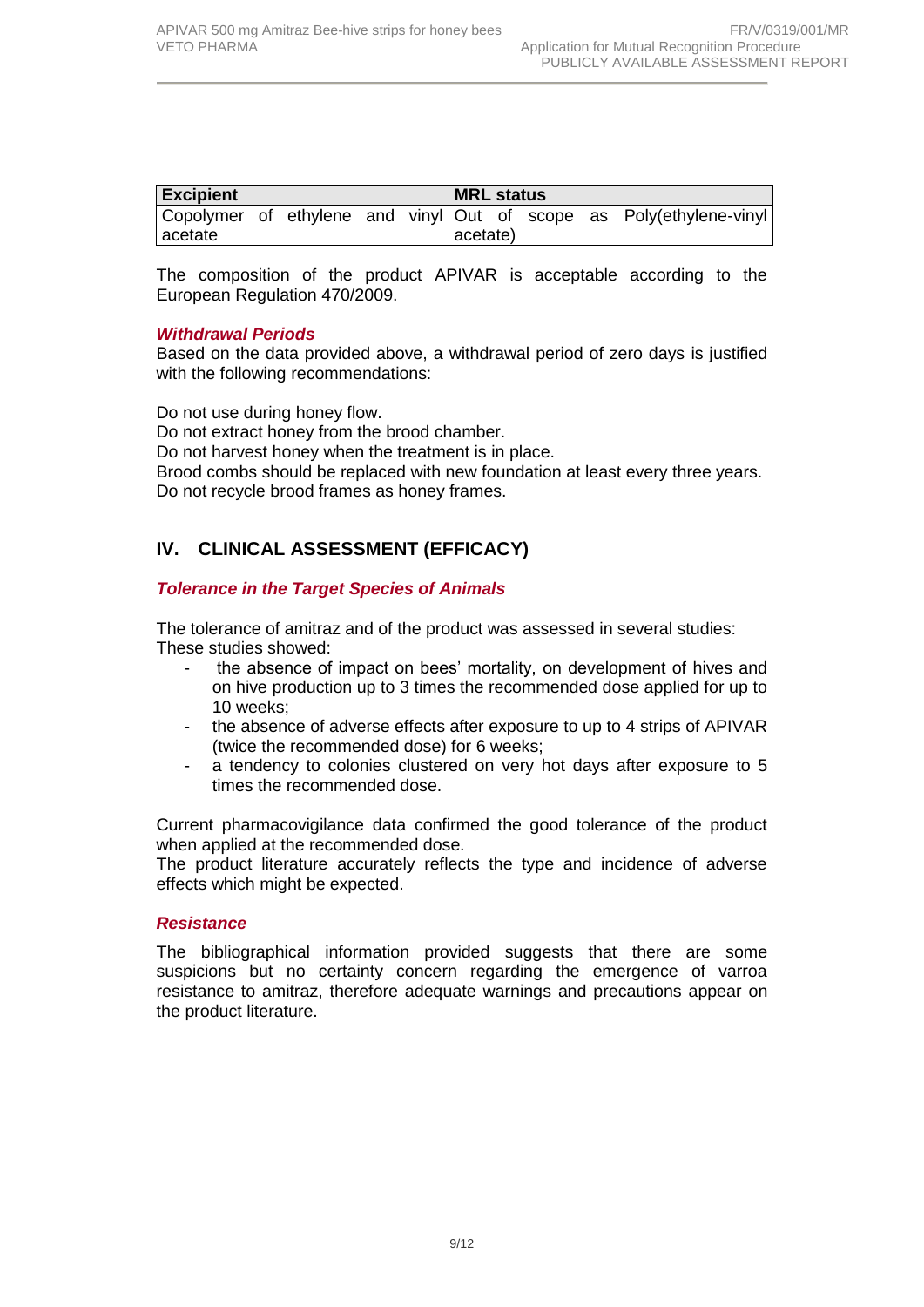#### *IV.B Clinical Studies*

#### *Laboratory Trials*

The applicant has provided bibliographical data which show that amitraz at different doses was used on honey bees and/or *Varroa destructor* as an active ingredient in a solvent or in a formulated product different from APIVAR. Amitraz was applied on the mite using different techniques (topical delivery, spraying, or by the mean of Petri dish with a medium containing amitraz). Amitraz was also applied to honeybees infested with mites (by spraying or evaporation) or in the colonies (by spraying).

#### *Field Trials*

The applicant has conducted 7 studies under field conditions with the final formulation of the product: 3 dose determination studies and 4 dose confirmation studies. Some of those studies were recent and some others less recent, *i.e.* already submitted at the time of first approval in France in 1990s. Thus most of studies were performed in accordance with either the superseded guideline for veterinary medicinal products controlling *Varroa jacobsoni* (now *Varroa destructor*) and *Acarapis woodi* parasitosis in bees (first adopted in September 1991, reference 7AE16a) or the guideline on veterinary medicinal products controlling *Varroa destructor* parasitosis in bees (adopted in November 2010, reference EMA/CVMP/EWP/459883/2008). All those field trials were performed in naturally infested bees with *Varroa destructor* with the treatment applied in the hive as recommended in the product literature, *i.e.* strips placed between the head of 2 frames. The applicant also provided efficacy data from literature.

Dose determination studies consisted in a GCP single-centre positive controlled field trial performed in France using 3 different doses, a non-GCP single-centre positive controlled field trial performed in France using only 2 different doses and a non-GCP single-centre positive and negative controlled field trial performed in United States. The dose of 500 mg amitraz per strip and the use of 2 strips per brood chamber were the selected dose for APIVAR, based on use during springtime for 6 weeks according to the 2 studies conducted in Europe (France). The third study confirmed the dose (2 strips of 500 mg amitraz each per hive with a single brood chamber) and the duration of 6 weeks during springtime in U.S.

Three dose confirmation studies were provided to support the treatment duration of 6 weeks. The 2 first studies (France and U.S.) were performed in the presence of a low amount of brood and efficacy above 95% as required by the guideline was confirmed at the recommended dose of 2 strips per beehive for 6 weeks. Considering the third study conducted in Spain the level of efficacy of 95% was not reached after 6 weeks due to the high level of brood at the time of the study (start of treatment in June).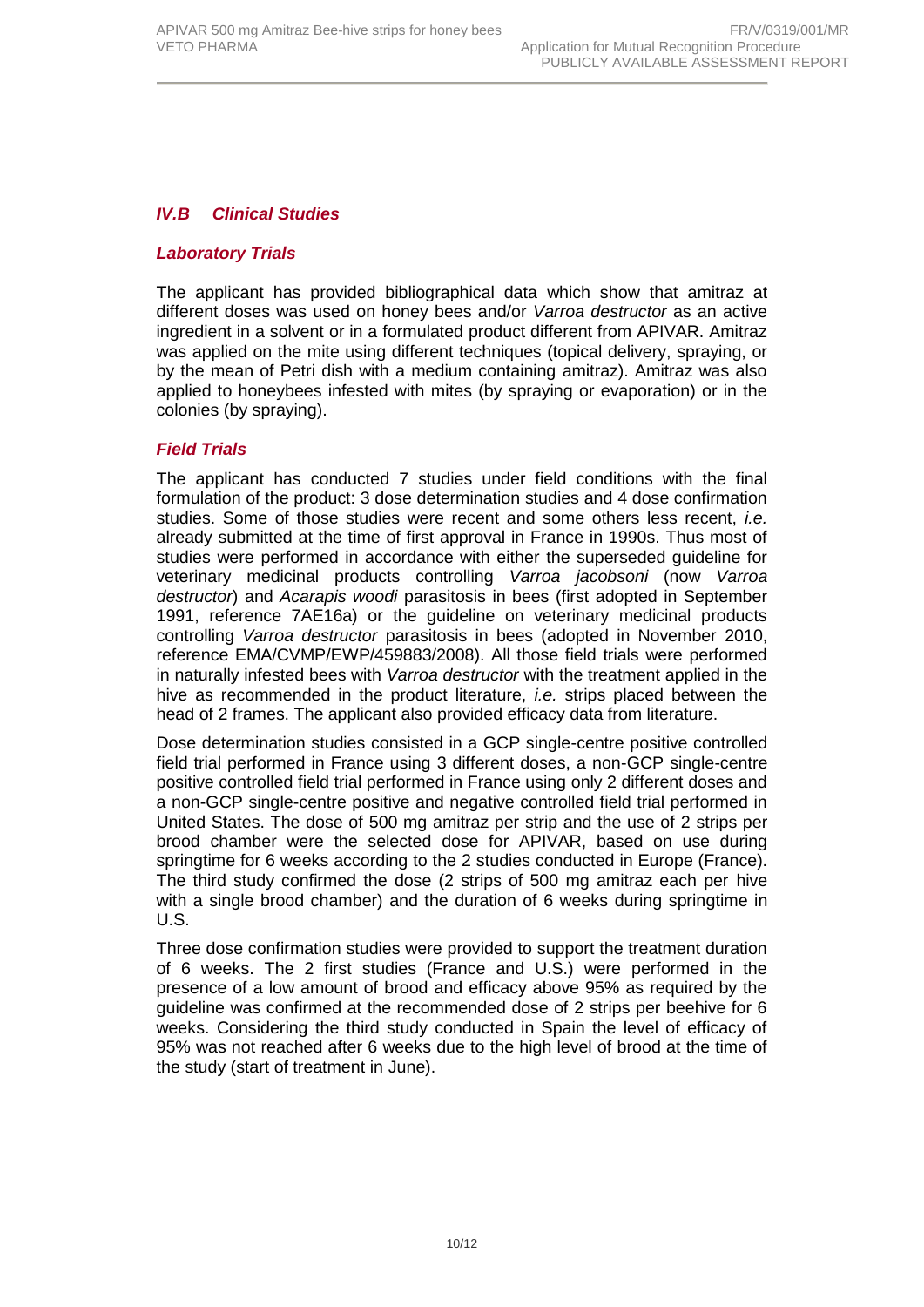One dose confirmation study was provided to support the 10-week treatment duration if brood is present. This last study was performed according with GLP principles in 2 French apiaries and the efficacy percentage exceeded 95%.

A list of published efficacy tests performed in Europe with the commercial product (France, Italy) was also submitted, including the different tests conducted in France by FNOSAD\* since 2007, revealing an efficacy percentage superior to 95% as required by the Guideline.

As a result, the dose of 2 strips per beehive is recommended for 6 weeks if brood is not present or at its lowest level, and for 10 weeks if brood is present.

In addition, as the safety and efficacy of the product has only been investigated in hives with a single brood chamber (dose of 2 strips per hive/brood chamber), the use in hives with more than one brood chamber is not recommended.

*\* FNOSAD= Fédération Nationale des Organisations Sanitaires Apicoles Départementales (a National beekeeping association federating all local working groups for Bee Health in France)* 

## **OVERALL CONCLUSION AND BENEFIT– RISK ASSESSMENT**

The data submitted in the dossier demonstrate that when the product is used in accordance with the Summary of Product Characteristics, the risk benefit profile for the target species is favourable and the quality and safety of the product for humans and the environment is acceptable.